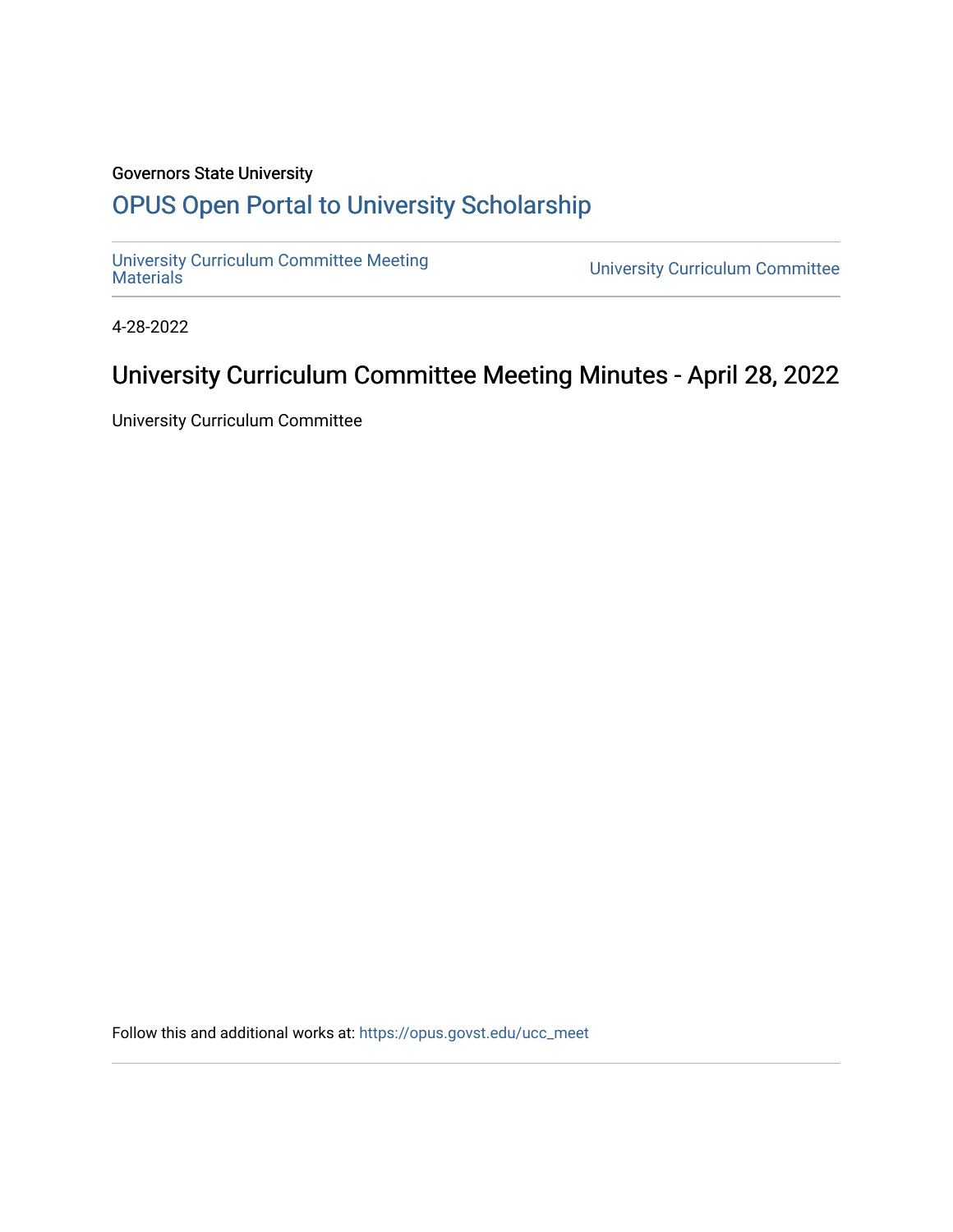#### **Governors State University University Curriculum Committee Meeting Minutes April 28, 2022 at 12:00-3:00 PM**

**Members present:** Katherine Carl, Liam Lanigan, Roberta O'Shea, Lisa Pennington, Cynthia Romanowski, Steven Sharp, Andrius Tamulis, Catherine Tymkow (chair), Ellie Walsh

**Members absent:** Cheun-Yeong (Isaac) Lee, Megan McCaffrey, Nafees Qamar, Ujvala Rajadhyaksha (sabbatical), Uday Shinde (sabbatical)

### **I. Call to Order: 1:00 PM**

#### **II. Review of April 14, 2022 minutes: Set for approval next meeting**

#### **III. Follow ups: Status updates**

Middle Grades Science – RME – Courses not in Curriculog Secondary Biology – RME – Courses not in Curriculog PSYC 4775- Not returned PSYC 4490 – Not returned

#### **Programs for Approval**

Minor in Restorative Justice Practice – Annual Listing- Online On Hold at Coordinator Request.

### **V. Syllabi to review**

ART 3102: Approved ART 3106: Approved F2F & Hybrid POLS 4230 (New course) Approved F2F & Online POLS 4320 (New course) Approved F2F & Online ART 3315 (New course) Approved IDSS 3200 (New course) Approved All modalities MGMT 7200 (On Google Drive) - Uday CPSC 6565 – Approved All modalities CPSC 6566 – Approved All modalities

#### **VI. Syllabi not reviewed:**

CPSC 6567 CPSC 6569 SUPT-9340 SUPT-9350 ANSO 3300 ANSO 3600 FIN 4530 MGMT 7200 GNSX 3600 ECON 2301 ECON 2302